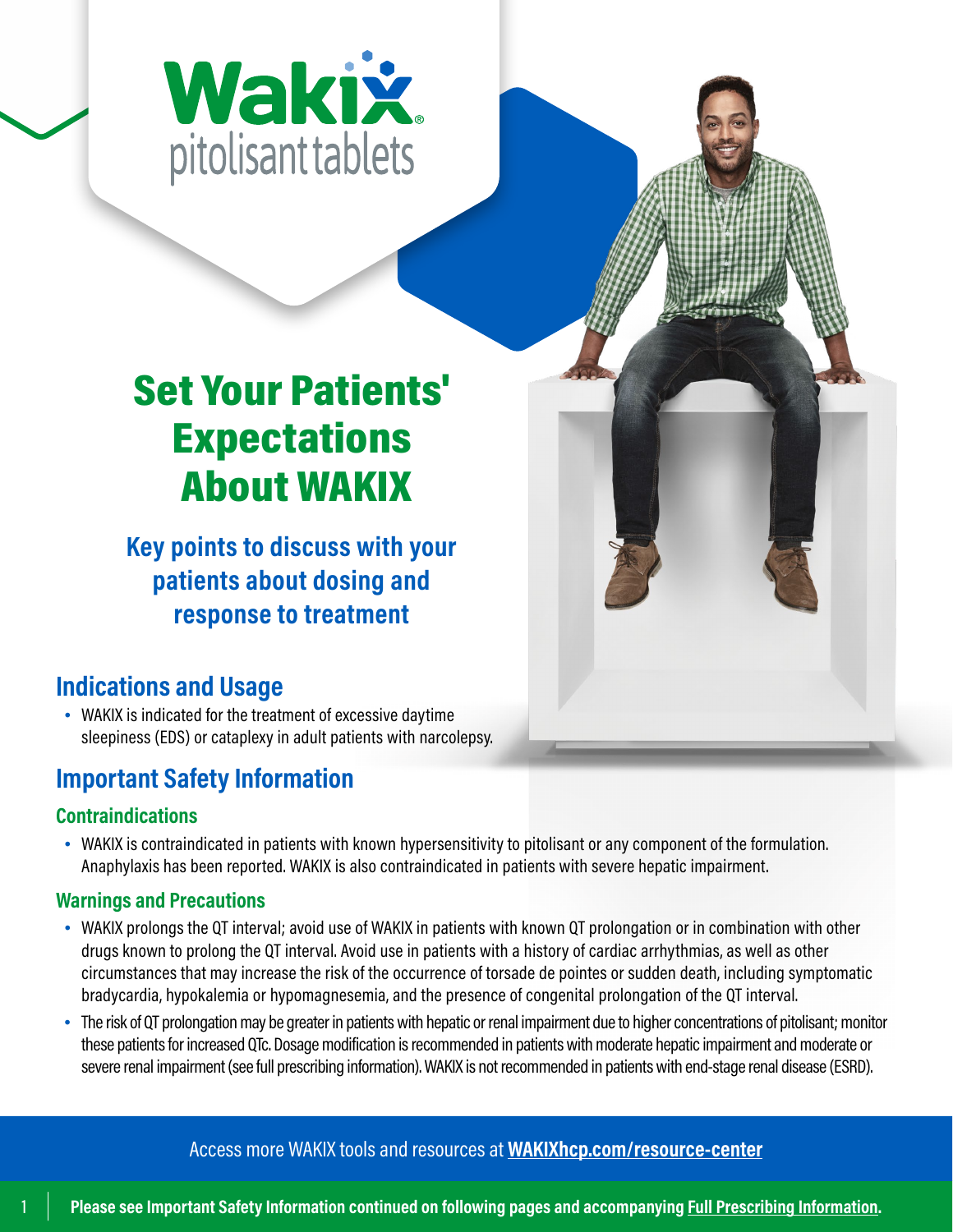## Before Patients Start WAKIX





## **Help them understand WAKIX dosing and set expectations about clinical response**

#### **Introduce WAKIX**

Explain that WAKIX is not a stimulant or a controlled substance

#### **Describe dosing and titration**

- $\Box$  Tell your patients WAKIX should be taken once daily in the morning, as soon as they wake up
- $\Box$  Spend time discussing the titration process and share that they will start at a lower dose of WAKIX, and that you may increase the dose each week for 2-3 weeks to find the right dose for them. Remind them to always take WAKIX exactly as prescribed

#### **Discuss expected response to treatment**

- Share that everyone responds to medication differently. Symptoms may improve at different times or rates when taking WAKIX and it may take up to 8 weeks for some patients to achieve a clinical response
	- Recommend that they keep a journal for the first few months after starting WAKIX to track any improvements they are noticing
	- Suggest identifying a few activities to use as benchmarks throughout treatment
- $\Box$  Review side effect profile and note that the most common side effects observed in clinical studies for WAKIX compared with placebo were insomnia, nausea, and anxiety
	- Remind them to let you know of any medication changes or if they experience side effects



**Encourage your patients to sign up for the** *WAKIX for You* **patient support program**

• Patients can call **1-855-WAKIX4U** [\(1-855-925-4948\) w](tel:18559254948)ith questions or concerns

## **Important Safety Information**

#### **Adverse Reactions**

• In the placebo-controlled clinical trials conducted in patients with narcolepsy with or without cataplexy, the most common adverse reactions (≥5% and twice placebo) for WAKIX were insomnia (6%), nausea (6%), and anxiety (5%). Other adverse reactions that occurred at ≥2% and more frequently than in patients treated with placebo included headache, upper respiratory infection, musculoskeletal pain, heart rate increased, hallucinations, irritability, abdominal pain, sleep disturbance, decreased appetite, cataplexy, dry mouth, and rash.

[Access more WAKIX tools and resources at](https://wakixhcp.com/resource-center/) **WAKIXhcp.com/resource-center**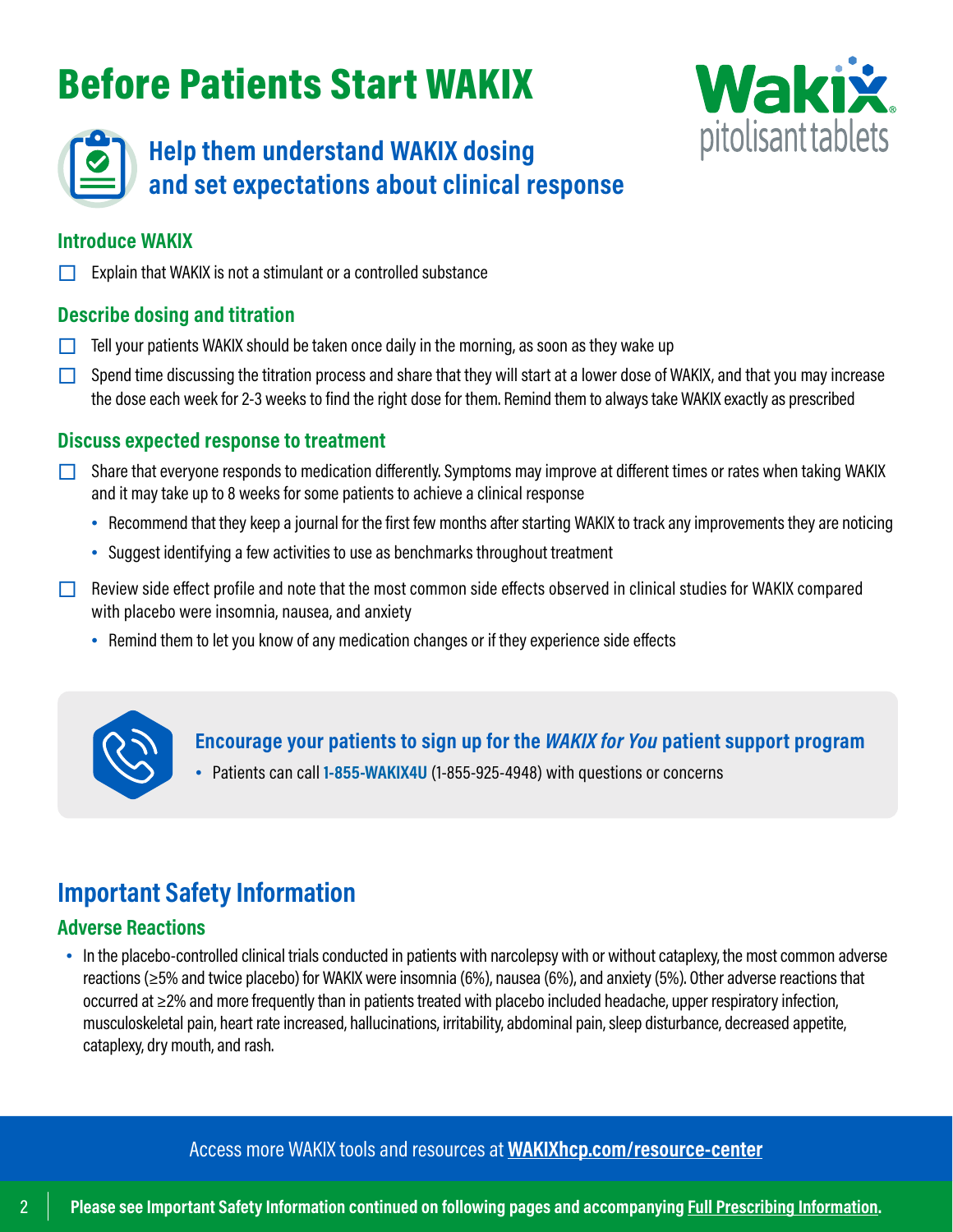## After Patients Start WAKIX





## **Check in with your patients during titration and their first few weeks on WAKIX to help them stay on track**

#### **Revisit appropriate dosing and the titration process**

- $\Box$  Confirm that they are taking WAKIX as prescribed: once daily in the morning as soon as they wake up
- Reiterate that the titration process can take a few weeks, but it's important to find the dose that's right for them
- $\Box$  Let them know you may be able to adjust their dose of WAKIX to find a dose that's right for them

#### **Review expected response to treatment**

- $\square$  Remind them that symptoms may improve at different times or rates when taking WAKIX and that it may take up to 8 weeks for some patients to achieve a clinical response
- $\Box$  Inquire about any improvements they have noticed as well as any potential side effects
- $\Box$  Ask if there are activities they can do now, that they were unable to do before because of their EDS or cataplexy
	- Assess benchmark activities identified prior to initiating treatment



**Encourage your patients to hear from real people taking WAKIX at**  [WAKIX.com/wakix-personal-stories](https://wakix.com/wakix-personal-stories)

## **Important Safety Information**

#### **Drug Interactions**

- Concomitant administration of WAKIX with strong CYP2D6 inhibitors increases pitolisant exposure by 2.2-fold. Reduce the dose of WAKIX by half.
- Concomitant use of WAKIX with strong CYP3A4 inducers decreases exposure of pitolisant by 50%. Dosage adjustments may be required (see full prescribing information).
- $\bullet$  H<sub>1</sub> receptor antagonists that cross the blood-brain barrier may reduce the effectiveness of WAKIX. Patients should avoid centrally acting  $H_1$  receptor antagonists.
- WAKIX is a borderline/weak inducer of CYP3A4. Therefore, reduced effectiveness of sensitive CYP3A4 substrates may occur when used concomitantly with WAKIX. The effectiveness of hormonal contraceptives may be reduced when used with WAKIX and effectiveness may be reduced for 21 days after discontinuation of therapy.

[Access more WAKIX tools and resources at](https://wakixhcp.com/resource-center/) **WAKIXhcp.com/resource-center**